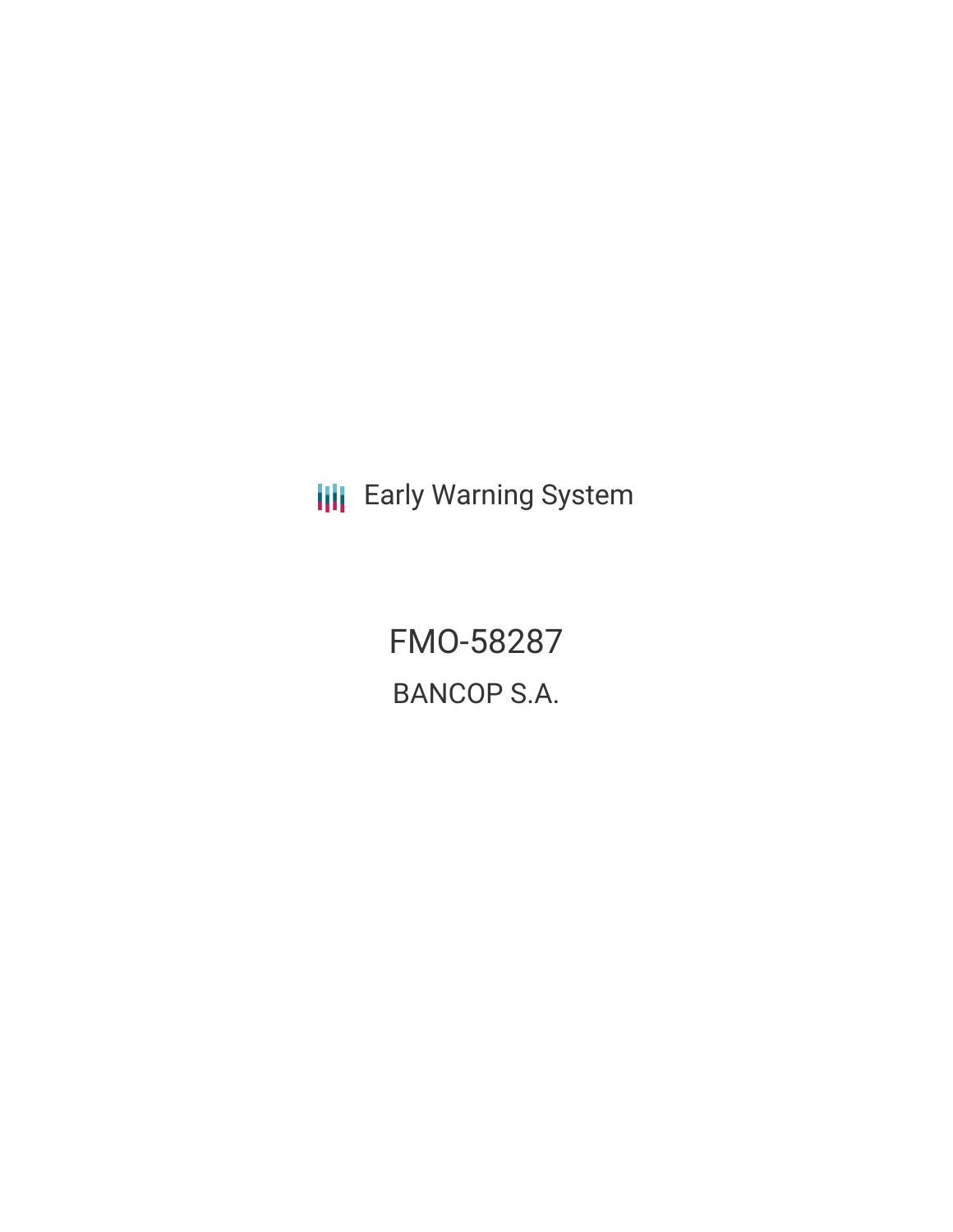

# **Quick Facts**

| <b>Countries</b>               | Paraguay                                      |
|--------------------------------|-----------------------------------------------|
| <b>Financial Institutions</b>  | Netherlands Development Finance Company (FMO) |
| <b>Status</b>                  | Active                                        |
| <b>Bank Risk Rating</b>        | B                                             |
| <b>Voting Date</b>             | 2020-12-17                                    |
| <b>Borrower</b>                | Bancop S.A.                                   |
| <b>Sectors</b>                 | Agriculture and Forestry, Finance             |
| <b>Ring Fence</b>              | Small & Medium Enterprises                    |
| <b>Investment Type(s)</b>      | Loan                                          |
| <b>Investment Amount (USD)</b> | \$7.50 million                                |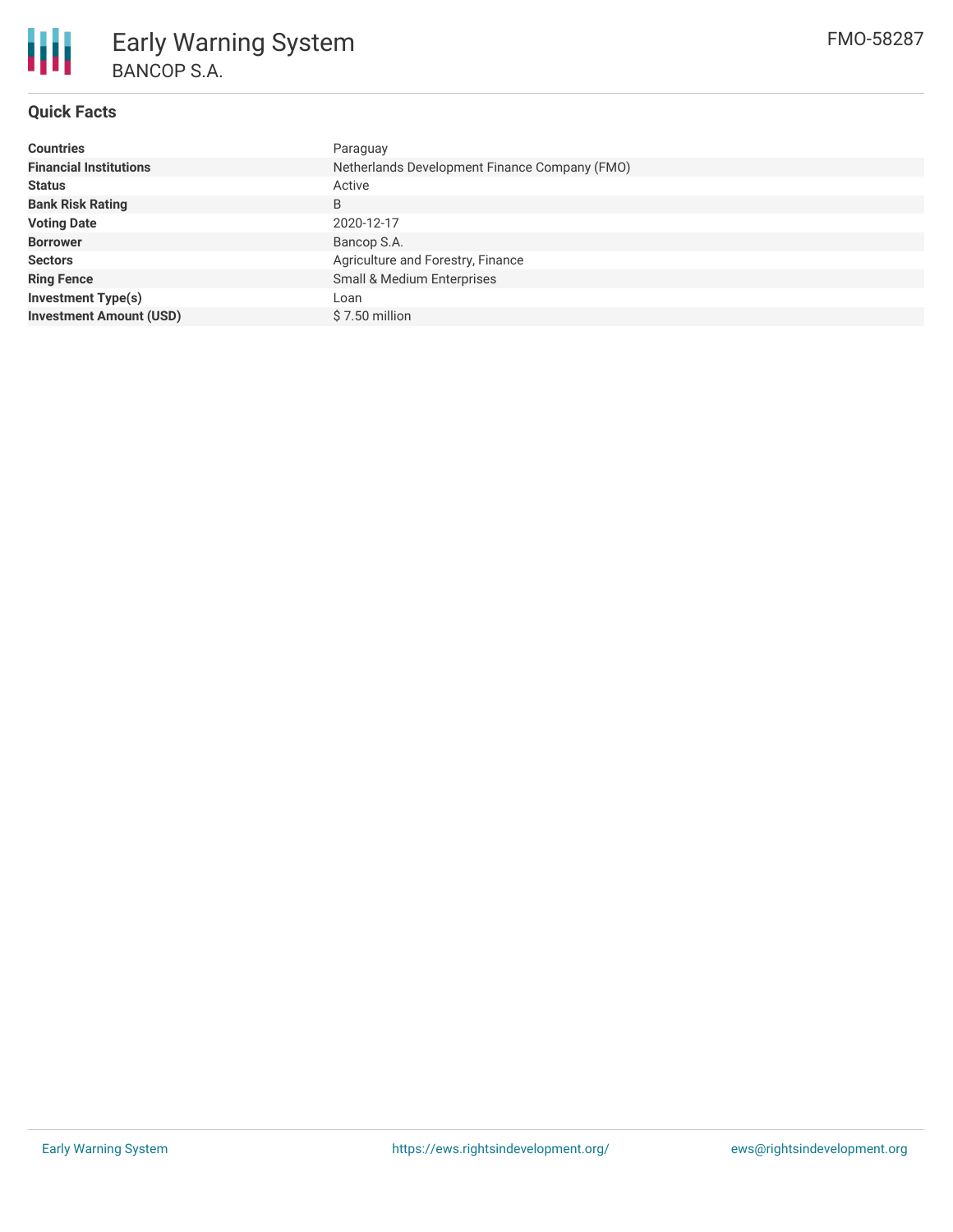

# **Project Description**

According to FMO's website, this project provides funding to Bancop S.A. for financing local small and medium-sized enterprises (SMEs), mainly active in the agriculture and cattle value chains.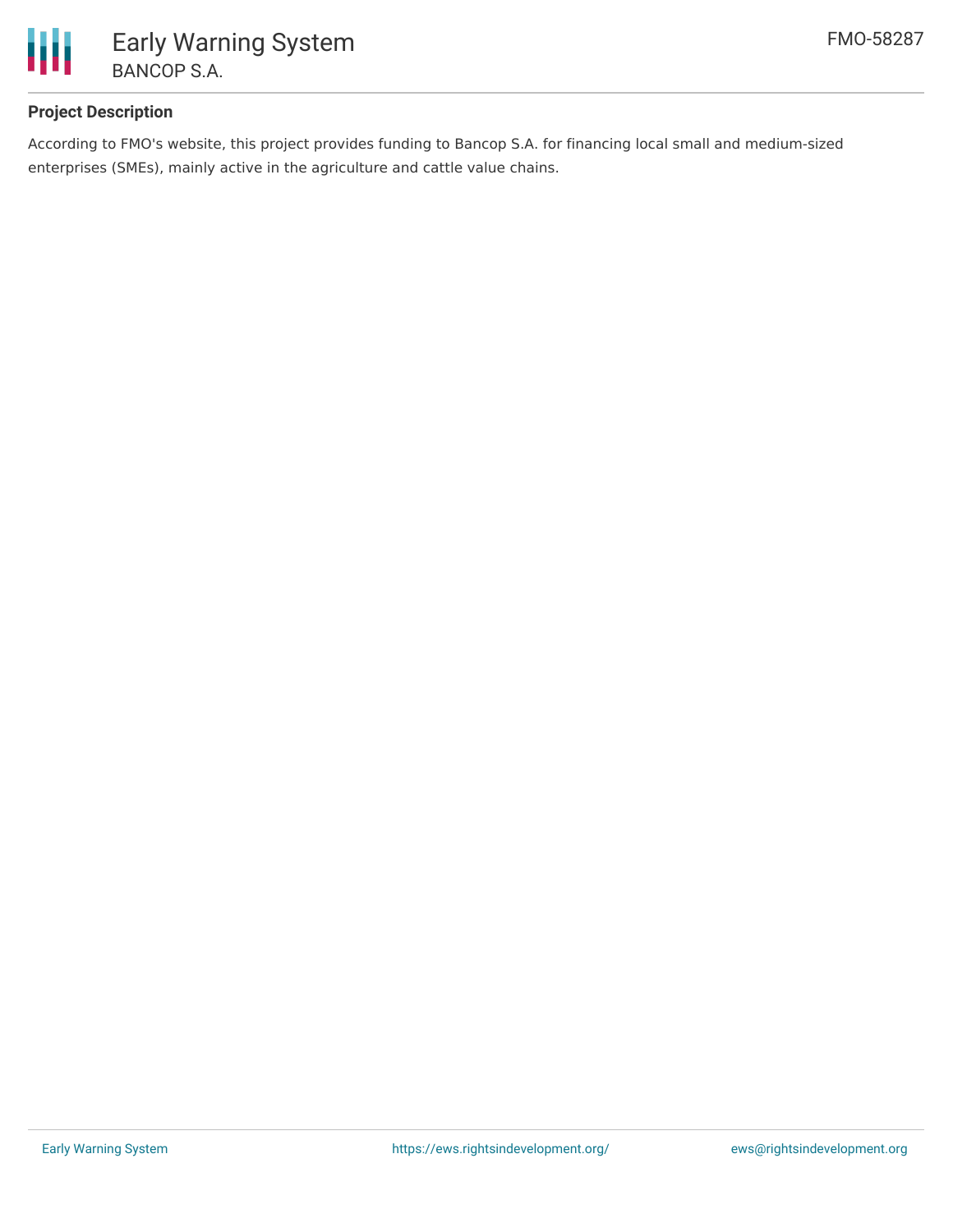## **Investment Description**

Netherlands Development Finance Company (FMO)

# **Financial Intermediary**

Financial Intermediary: A commercial bank or financial institution that receives funds from a development bank. A financial intermediary then lends these funds to their clients (private actors) in the form of loans, bonds, guarantees and equity shares. Financial intermediaries include insurance, pension and equity funds. The direct financial relationship is between the development bank and the financial intermediary.

[Bancop](file:///actor/3984/) (Financial Intermediary) **is owned by** Banco Para la [Comercialización](file:///actor/4145/) y la Producción (Parent Company)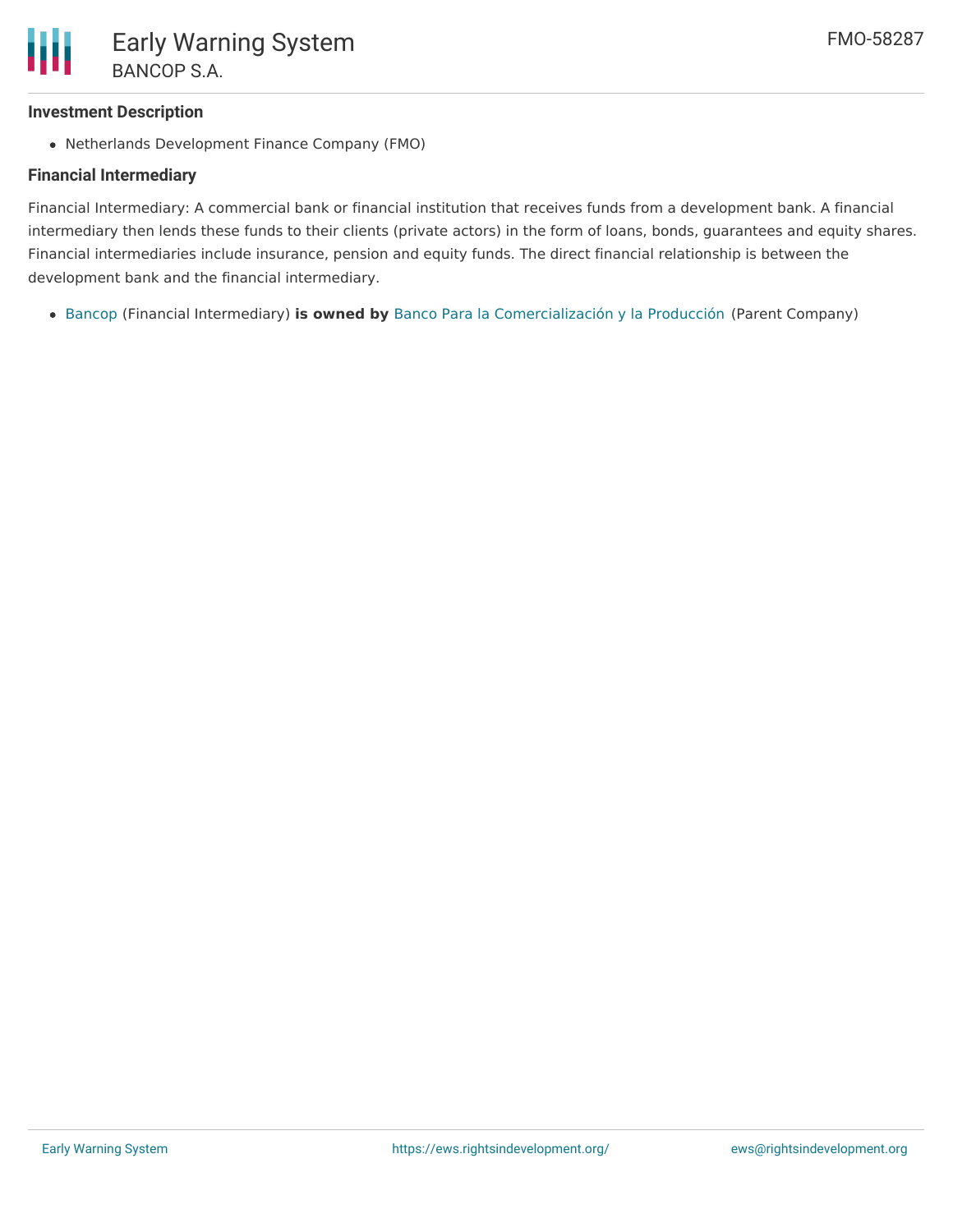

## **Private Actors Description**

Banco Para la Comercialización y la Producción, Bancop S.A. (Bancop) is a private universal bank in Paraguay. It is owned by a group of 28 productive cooperatives tied to the country's agriculture, cattle and agro-industrial sectors. Bancop started operations in 2012 and has been growing rapidly - by the end of 2019, it had USD 444mln in total assets. Its loan portfolio is dedicated to corporates and SMEs mainly active in the agriculture and cattle value chains.